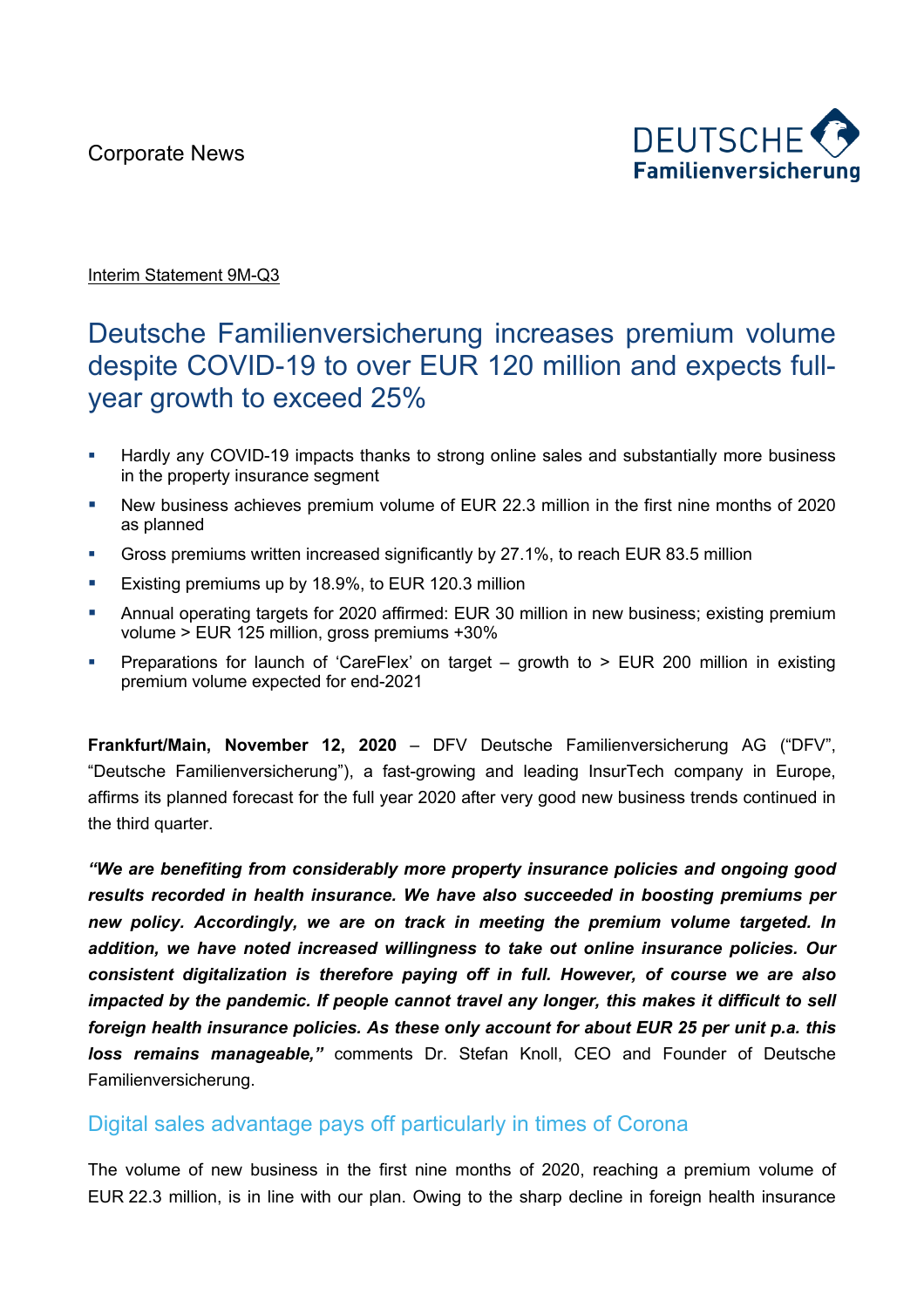caused by the pandemic, the number of policies acquired by end-September turned out slightly lower than planned, reaching 67,285 policies. Considering, however, that the nine-month period of 2019 had been influenced highly positively by the added 'Henkel contracts' and the shortfall of almost 10,000 foreign health insurance policies year-on-year, the originating performance by DFV was impressively confirmed. Accordingly, DFV sales turned out to be highly robust as regards the cyclical collapse due to COVID-19. In fact, the share accounted for by online direct sales was boosted yet again. This bears testimony to the competitive edge of DFV as a digitalized, onlinebased insurance company.

In addition, in accordance with its current group strategy that provides e.g. for increasing diversification of the DFV product portfolio, the company managed to increase the share of newly generated premium volume accounted for by property insurance policies by 16.5 percentage points, to 23.4% (9M 2019: 6.9%).

#### Existing premiums reach EUR 120.3 million, affirming the growth target

As a result of the successful new business, the total underwriting portfolio as at September 30, 2020 was up by 6.6%, to around 548 k policies (December 31, 2019: 514 k policies). This includes about 37,919 policies in the electronic equipment insurance segment that is no longer part of DFV's core business, a portfolio that is undergoing liquidation (run-off). Adjusted for these technical insurance segments, the underwriting portfolio in core business was up by approx. 8.6% in the first nine months of the current fiscal year.

Existing premiums increased by 18.9% as at September 30, 2020, to EUR 120.3 million (December 31, 2019: EUR 101.2 million), or by as much as 25.6% compared to EUR 95.8 million as at September 30, 2019.

Gross premiums written were likewise up substantially by 27.1% in the first nine months, to reach EUR 83.5 million (9M 2019: EUR 65.7 million). This reflects both the robust growth in the supplementary health insurance segment, up by 26.3% to EUR 77.4 million as well as in the property insurance business with an increase by 37.4%, to EUR 6.1 million.

#### Operating result developed in line with expectations

Distribution costs in the first nine months amounted to EUR 24.3 million, nearly equivalent to the previous year (9M 2019: EUR 24.6 million). The combined ratio (of claims to expenses), amounting to 106.0% in the period under review, remained at roughly the same level as the previous year (9M 2019: 105.7%, full year 2019: 102.6%). The claims ratio is stable at 61.2% and remains below average (9M 2019: 61.2%, full year 2019: 60.5%). The company continues to adhere to the target combined ratio of below 100% and, therefore, to the expected profitability.

Group EBIT declined to -EUR 6.9 million in the first nine months, as expected (9M 2019: -EUR 3.3 million). Key drivers for the development of results are the updated values of distribution expenditure, the poorer capital investment result due to COVID-19 with a decline of EUR 3 million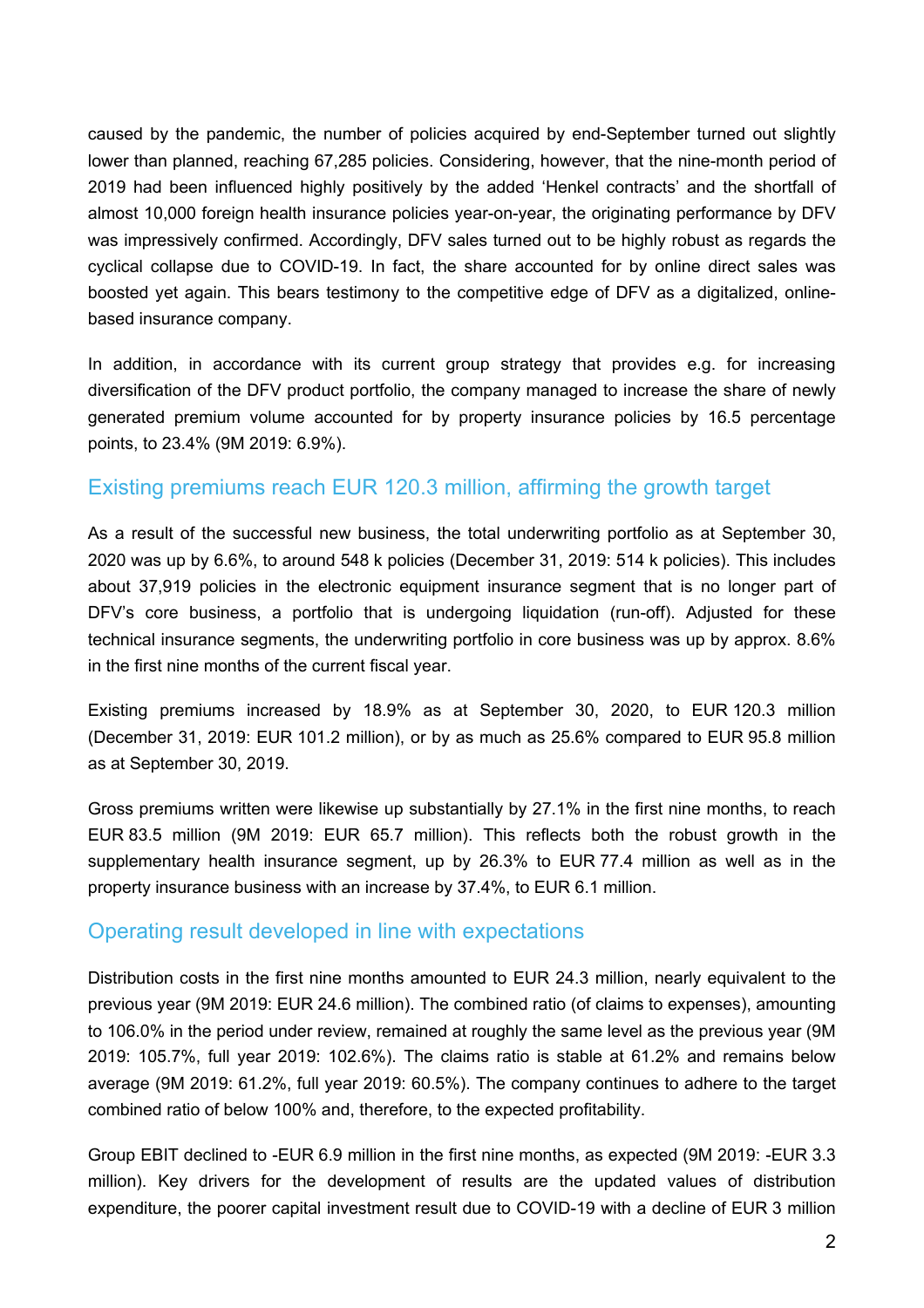year-on-year and higher internal costs (personnel costs: +EUR 1.5 million, IT costs: +EUR 2.5 million) also attributable to the preparation for 'CareFlex'.

The result after taxes came to -EUR 4.7 million (9M 2019: -EUR 2.9 million). The underwriting result (HGB) declined to -EUR 5.5 million (9M 2019: -EUR 2.3 million).

#### Solvency II ratio considerably higher at 402%

The solvency II ratio of Deutsche Familienversicherung as at September 30, 2020 amounted to 402%, considerably higher than the end-2019 value of 264%. This increase is chiefly attributable to the 10-per-cent capital increase successfully implemented early in July 2020. At the same time, a number of effects impacted the ratio. These included the capital employed for the significant growth in business, increased investments for the implementation of 'CareFlex' (personnel and IT) and a yield curve of the European Central Bank adjusted in the first half of 2020. Accordingly, the solvency II ratio will return to the long-term target corridor of 180-220%, to which DFV continues to adhere.

### Expanded product range

As part of the growth strategy of Deutsche Familienversicherung, at present the organization focuses in particular on extending the DFV product range, especially in the property insurance segment. For instance, early in August 2020 a new version of the liability insurance policy for dog owners was marketed, facilitating a sale in combination with pet health insurance – an insurance product that has been successfully marketed under the PETPROTECT brand on the TV channels of the ProSieben/Sat.1 media group since May 2019. In addition, the animal health insurance, under the name DFV-TierkrankenSchutz, is marketed just as successfully via the company's own channels.

### Outlook for 2020 affirmed

DFV's outlook for the year 2020 remains unchanged following the very good business development in the first nine months of the year: in 2020 the company plans to raise the volume of its existing premiums to over EUR 125 million and thus achieve an increase in gross premiums written by at least 25%. Owing to its high growth investments, DFV continues to anticipate its expected operating loss (EBIT) between EUR 9 to 11 million.

The capital markets had essentially recovered by September 30, 2020, returning the market values of the company's capital investments to their original cost prices on average. However, owing to the intensified COVID-19 pandemic beginning in October, Deutsche Familienversicherung expects a renewed decline in market values for the fourth quarter of 2020. The impact on earnings cannot be reliably estimated at present, which is why it has not been taken into account in the operating forecast.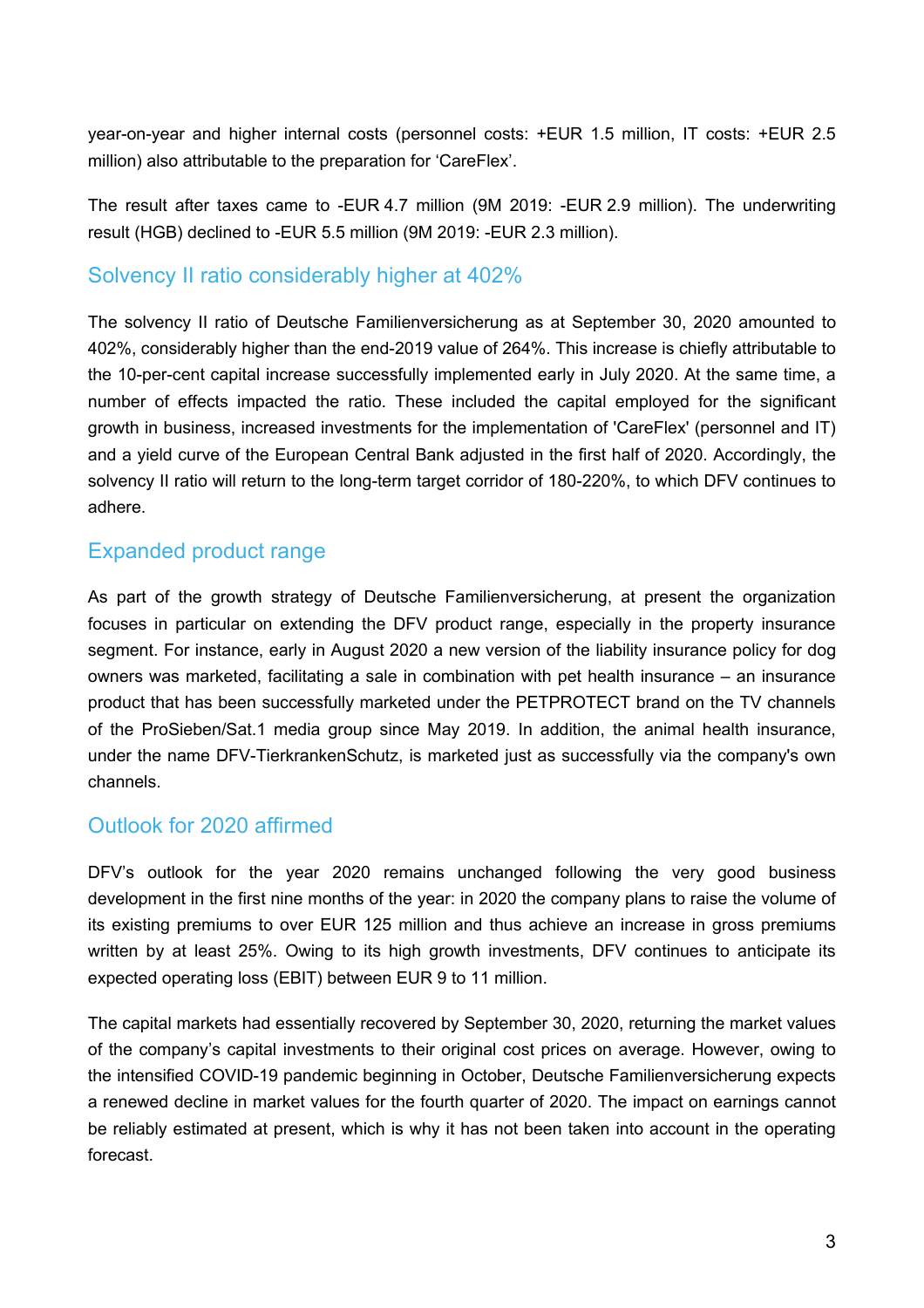## 'CareFlexChemie' to deliver growth impetus in 2021

*"Our growth figures reflect the difference between an insurance company like Deutsche Familienversicherung and a simple distribution outlet. Our volume of existing premiums realized to date, amounting to EUR 120 million, represents recurring premium income that we will also have next year. This is what makes the difference in the stability of an insurer. This will be augmented in 2021 by originating new business as well as the policies under the 'CareFlex' deal. For this reason, we will rise into a new dimension next year and advance to become market leader in the supplementary care insurance sector in Germany. For a business with no more than 166 employees, this is an impressive performance that would not be possible without leading-edge technology,"* comments Dr. Stefan Knoll, CEO and Founder of Deutsche Familienversicherung.

Thanks to the further increase in premiums expected for 2021, driven in particular by the new "CareFlexChemie" policies, Deutsche Familienversicherung assumes it will achieve full compensation for the preparatory expenses incurred for this product in the year 2020. The volume of existing premiums including 'CareFlex' will most probably grow to exceed EUR 200 million at the end of the year 2021. In 2021, the company expects the number of policies to double, to reach approx. 1.1 million policies. On the whole, Deutsche Familienversicherung plans to continue its current business policy, achieving positive results as of the year 2021.

### Your contact

Lutz Kiesewetter Head of Corporate Communications & Investor Relations Tel.: +49 (69) 74 30 46 396 Lutz.Kiesewetter@deutsche-familienversicherung.de

## About DFV Deutsche Familienversicherung AG

DFV Deutsche Familienversicherung AG (ISIN DE000A0KPM74) is a fast-growing insurtech company. As a digital insurance company, DFV covers the entire value chain with its own products. The aim of the company is to offer insurance products that people really need and understand immediately ("Simple & Sensible"). DFV offers its customers award-winning supplementary health insurance (dental, health and long-term care insurance) as well as accident and property insurance policies. Based on its ultra-modern and scalable IT system developed inhouse, the company is setting new standards in the insurance industry with consistently digital product designs and the option of taking out policies via digital language assistants.

www.deutsche-familienversicherung.de